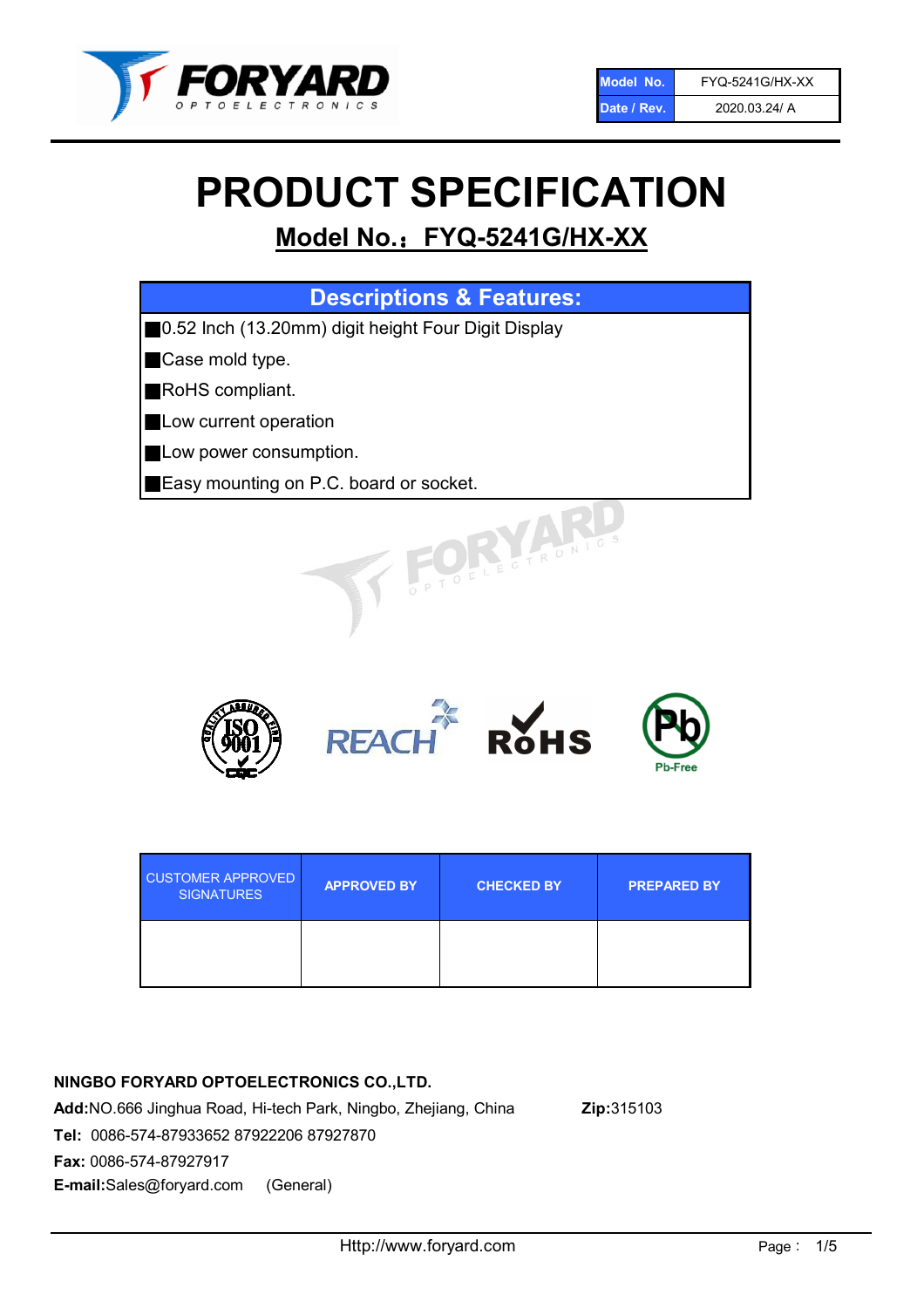

| Model No.   | <b>FYQ-5241G/HX-XX</b> |
|-------------|------------------------|
| Date / Rev. | 2020.03.24/ A          |

# Model No.: FYQ-5241G/HX-XX

## ■ -XX: REF Surface / Epoxy color

| <b>Color</b><br><b>Number</b> |               |                            |               |             |
|-------------------------------|---------------|----------------------------|---------------|-------------|
| <b>REF Surface Color</b>      | $\cap$ White  | $\circ$ Black $\circ$ Gray | $\circ$ Red   | IO Green    |
| <b>Epoxy Color</b>            | ○ Water Clear | $\circ$ White $\circ$ Red  | $\circ$ Green | $IO$ Yellow |

#### ■ Mechanical Dimensions







Notes:

- 1. All pins are Φ0.50[.020]mm
- 2. Dimension in millimeter [inch], tolerance is ±0.25 [.010] and angle is ±1° unless otherwise noted.
- 3. Bending≤Length\*1%.
- 4.The specifications,characteristics and technical data described in the datasheet are subject to change without prior notice.
- 5.The drawing is different from the actual one, please refer to the sample.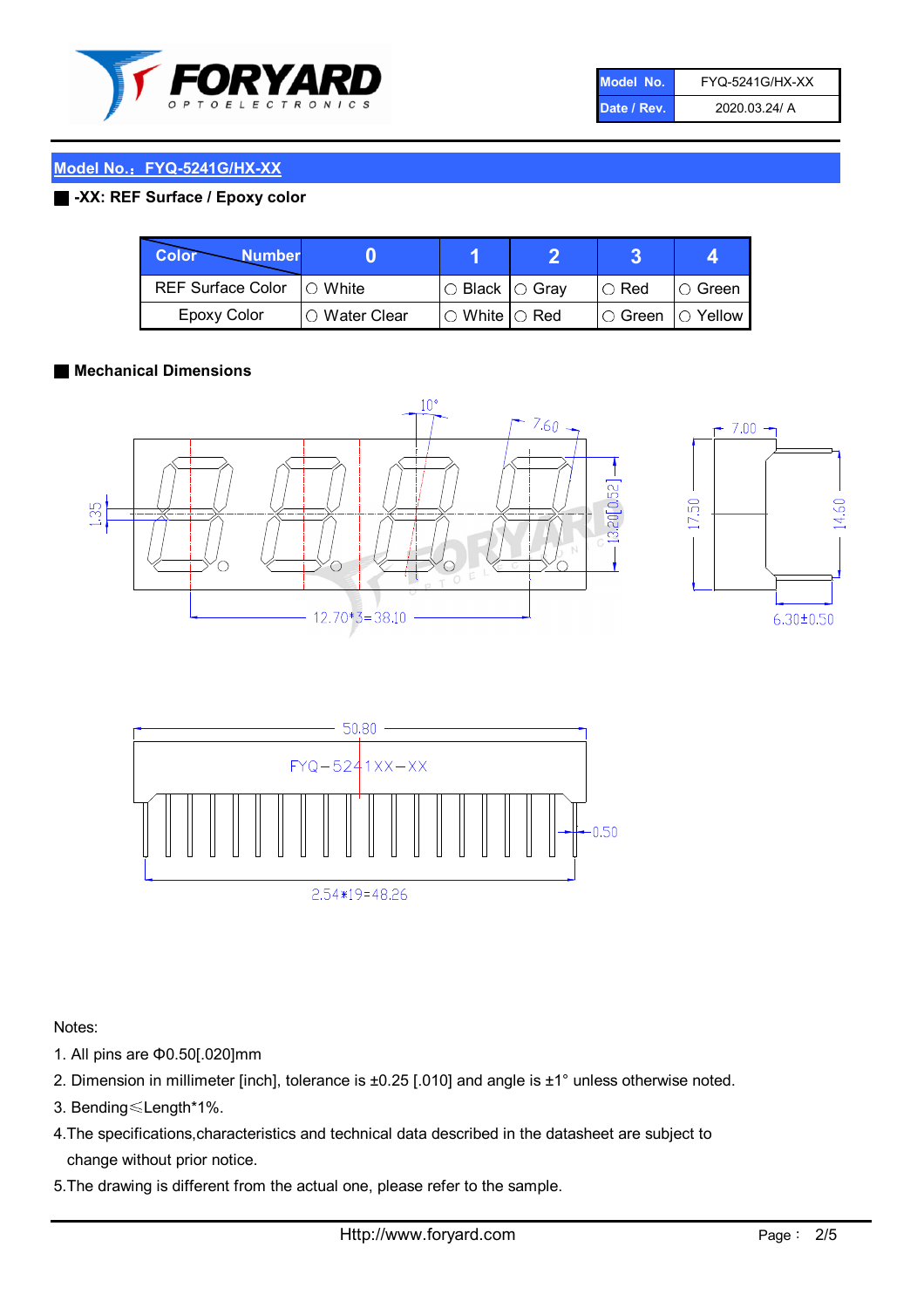

| Model No.'  | <b>FYQ-5241G/HX-XX</b> |
|-------------|------------------------|
| Date / Rev. | 2020.03.24/ A          |

#### Model No.: FYQ-5241G/HX-XX

#### ■ All Light On Segments Feature & Pin Position





**FYQ-5241HX** 

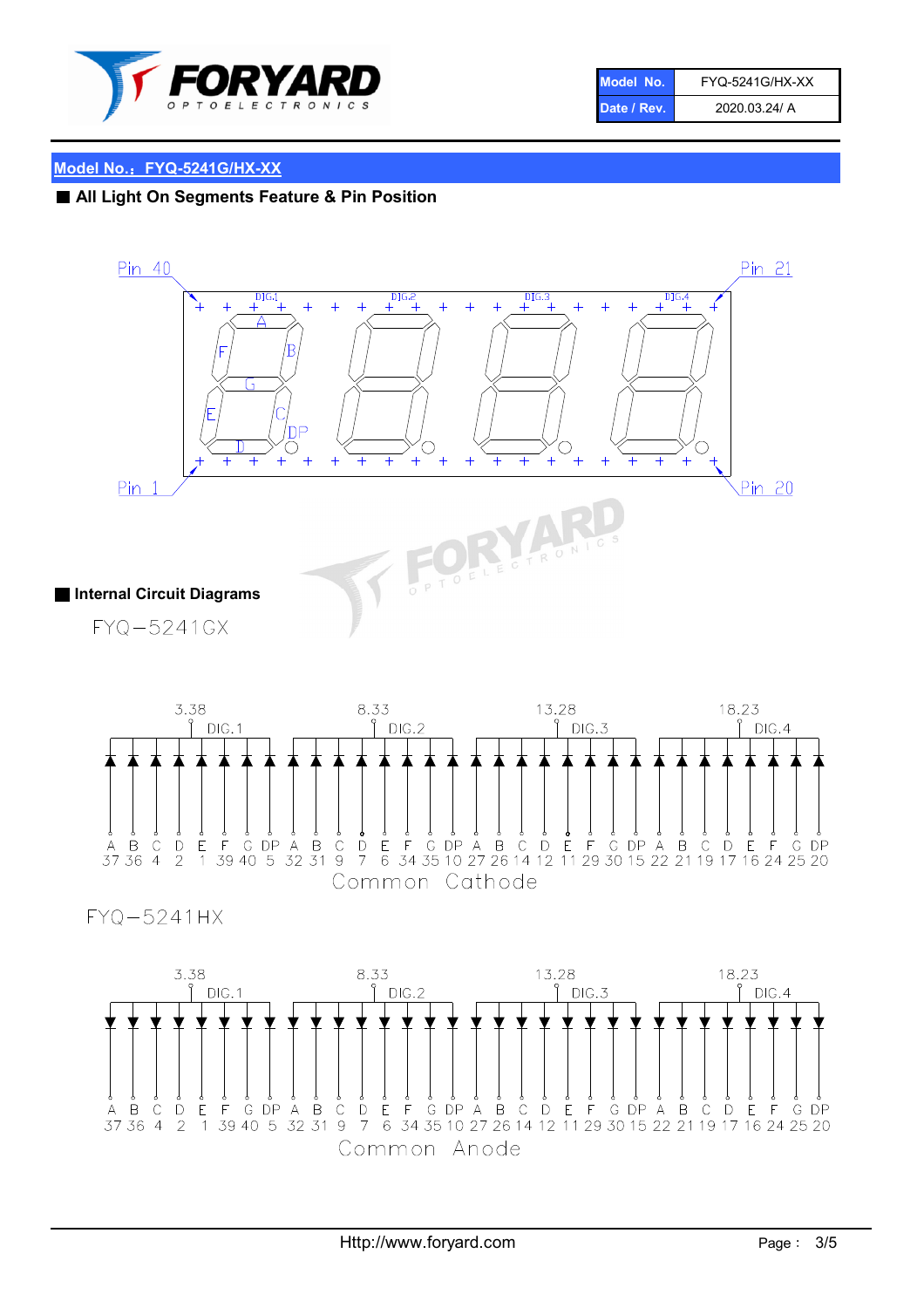

| Model No.   | <b>FYQ-5241G/HX-XX</b> |
|-------------|------------------------|
| Date / Rev. | 2020.03.24/ A          |

(Ta=25℃)

## Model No.: FYQ-5241G/HX-XX

#### Absolute maximum

| solute maximum ratings       |               |                       |              |            | (Ta=25℃)    |
|------------------------------|---------------|-----------------------|--------------|------------|-------------|
| <b>Parameter</b>             | <b>Symbol</b> | <b>Test Condition</b> | <b>Value</b> |            |             |
|                              |               |                       | <b>Min</b>   | <b>Max</b> | <b>Unit</b> |
| Reverse Voltage              | VR            | $IR = 30$             | 5            |            |             |
| <b>Forward Current</b>       | ΙF            |                       |              | 30         | mA          |
| Power Dissipation            | Pd            |                       |              | 100        | mW          |
| <b>Pulse Current</b>         | Ipeak         | Duty=0.1mS,1KHz       |              | 150        | mA          |
| <b>Operating Temperature</b> | Topr          |                       | $-40$        | $+85$      | °C          |
| Storage Temperature          | Tstr          |                       | $-40$        | $+85$      | °C          |

#### ■ Electrical-Optical Characteristics

#### ● Color Code & Chip Characteristics:(Test Condition:IF=10mA)

Typ Max S | Hi $\textsf{Red}$  | AlGaInP | 660nm LE 20nm | 2.00 | 2.50 D | Super Red | AIGaAs/DH | 650nm | 20nm | 2.00 | 2.50 E | Orange | GaAsP | 625nm | 35nm | 2.00 | 2.50 A | Amber | GaAsP | 610nm | 35nm | 2.00 | 2.50 Y | Yellow | GaAsP | 590nm | 35nm | 2.00 | 2.50 G Yellow Green AIGaInP | 570nm | 10nm | 2.00 | 2.50 3.00 3.80 3.00 3.80 W | White | InGaN/GaN | X=0.29,Y=0.30 |CCT:9500K| 3.00 | 3.80 UHR Ultra Hi Red | AlGaInP | 640nm | 20nm | 2.00 | 2.50 UR | Ultra Red | AlGaInP | 635nm | 20nm | 2.00 | 2.50 UE Ultra Orange | AIGaInP | 625nm | 20nm | 2.00 | 2.50 UA Ultra Amber | AIGaInP | 610nm | 20nm | 2.00 | 2.50  $UV$  Ultra Yellow  $\vert$  AlGaInP  $\vert$  590nm  $\vert$  20nm  $\vert$  2.00  $\vert$  2.50  $\text{UG}$  Ultra Yellow Green | AIGaInP | 570nm | 30nm | 2.00 | 2.50 PG Pure Green | InGaN | 520nm | 36nm | 3.00 | 3.80 30nm 3.00 3.80 30nm 3.00 3.80 UW |Ultra White | InGaN/GaN | X=0.29,Y=0.30 |CCT:9500K| 3.00 | 3.80 10~20 Standard brightness Forward Voltage(VF) Unit:V 15~30 10~20 10~20 625nm GaAsP 590nm **Emitting Color Dice Material** 10~21 610nm Luminous **Intensity** (Iv) Unit:mcd AlGainP 660nm GaAsP GaAsP AlGaAs/DH **Spectral** Line halfwidth (∆λ1/2) Peak Wave Length $(\lambda_{\rm P})$ UB 460nm 635nm AlGaInP AlGaInP AlGaInP InGaN/GaN AlGaInP | 570nm | 10nm | 2.00 | 2.50 | 10~20 30~105 30~135 460nm 520nm Ultra brightness **AlGaInP** AlGaInP 60nm AlGaInP 640nm Segment-to-Segment Luminous Intensity ratio(Iv-M) 1.5:1 610nm 9~20(mw) 350~450 470nm 120~180 120~180 Ultra Blue InGaN/GaN InGaN/GaN 9~20(mw) 20~50 280~600 570nm | 30nm | 2.00 | 2.50 | 20~60 470nm 590nm InGaN/GaN B Blue I InGaN 40~85 60~120~180 40~70

#### Note:

1.Luminous Intensity is based on the Foryard standards.

2.Pay attention about static for InGaN